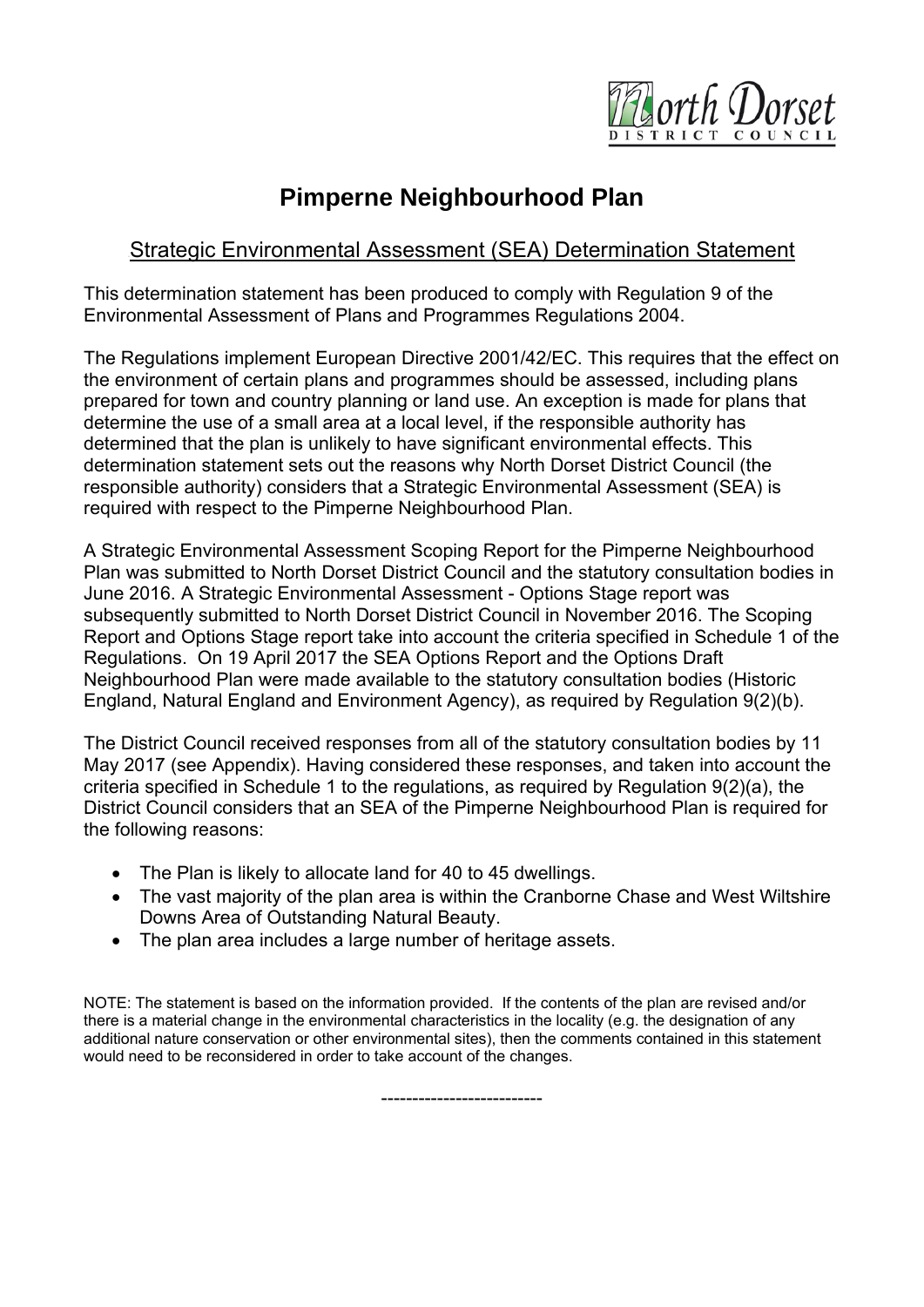## **Habitats Regulations Assessment**

Schedule 2, paragraph 1 of the Neighbourhood Planning (General) Regulations 2012 sets out the prescribed basic condition that the making of a neighbourhood plan is not likely to have a significant effect on a European site (as defined in the Conservation of Habitats and Species Regulations 2012) or a European offshore marine site (as defined in the Offshore Marine Conservation (Natural Habitats, &c.) Regulations 2007) (either alone or in combination with other plans or projects).

The District Council has consulted Natural England as to the requirement for a habitats regulation assessment.

Natural England's response with regards to internationally and nationally designated wildlife sites stated:

Based on the information provided, we can confirm that the plan is unlikely to harm any Site of Special Scientific Interest (SSSI), or Special Area of Conservation (SAC), Special Protection Area (SPA), or Ramsar Site and is not likely to significantly affect the interest features for which they are notified. I can therefore confirm that Natural England has no concerns regarding this aspect of the proposals and is satisfied that impacts on internationally and nationally designated wildlife **sites can be screened out from any requirement for further assessment.**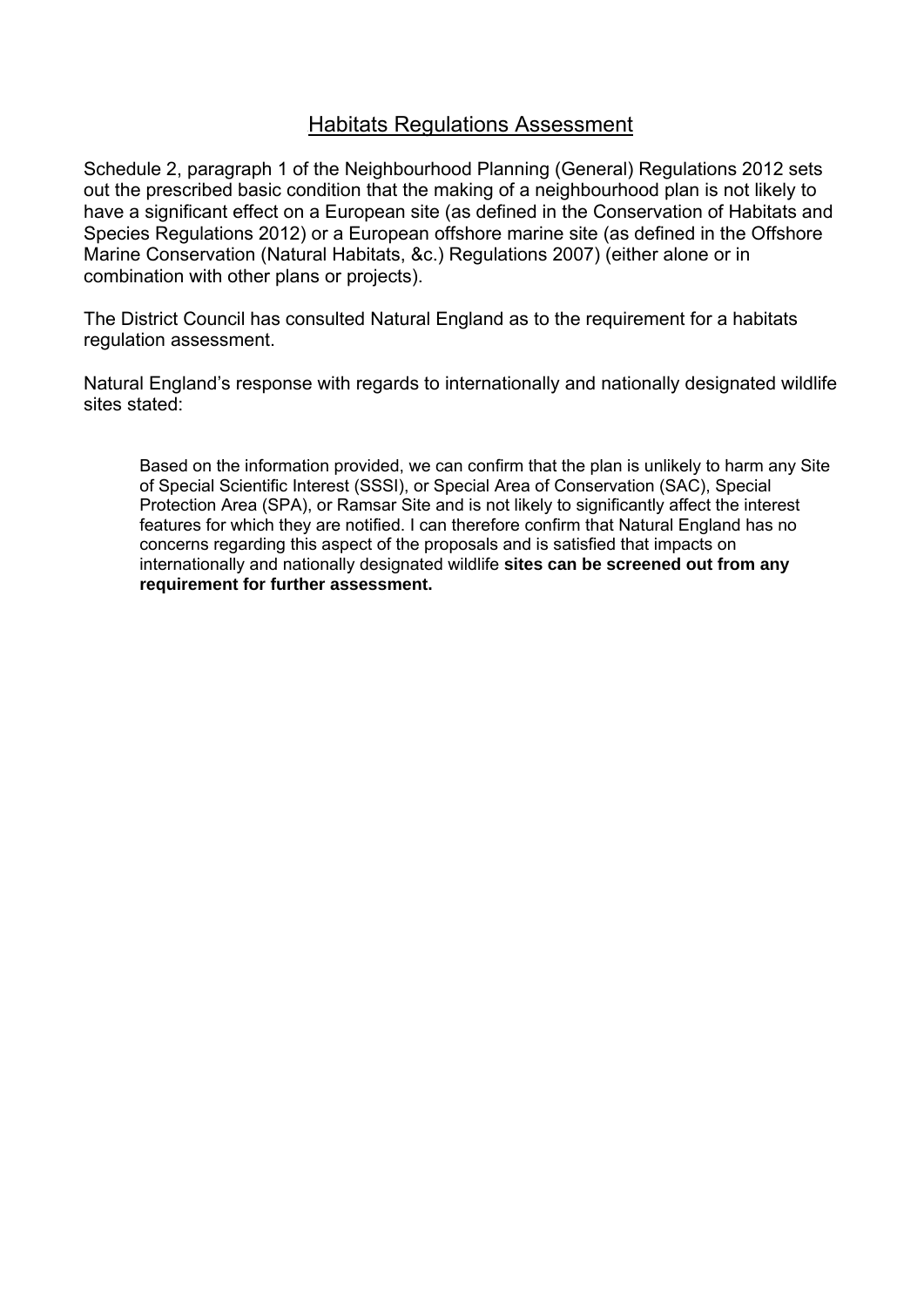## APPENDIX

# SEA Statutory Consultation Bodies Responses

- 1. Natural England received 02/05/2017
- 2. Historic England received 11/05/2017
- 3. Environment Agency received 05/05/2017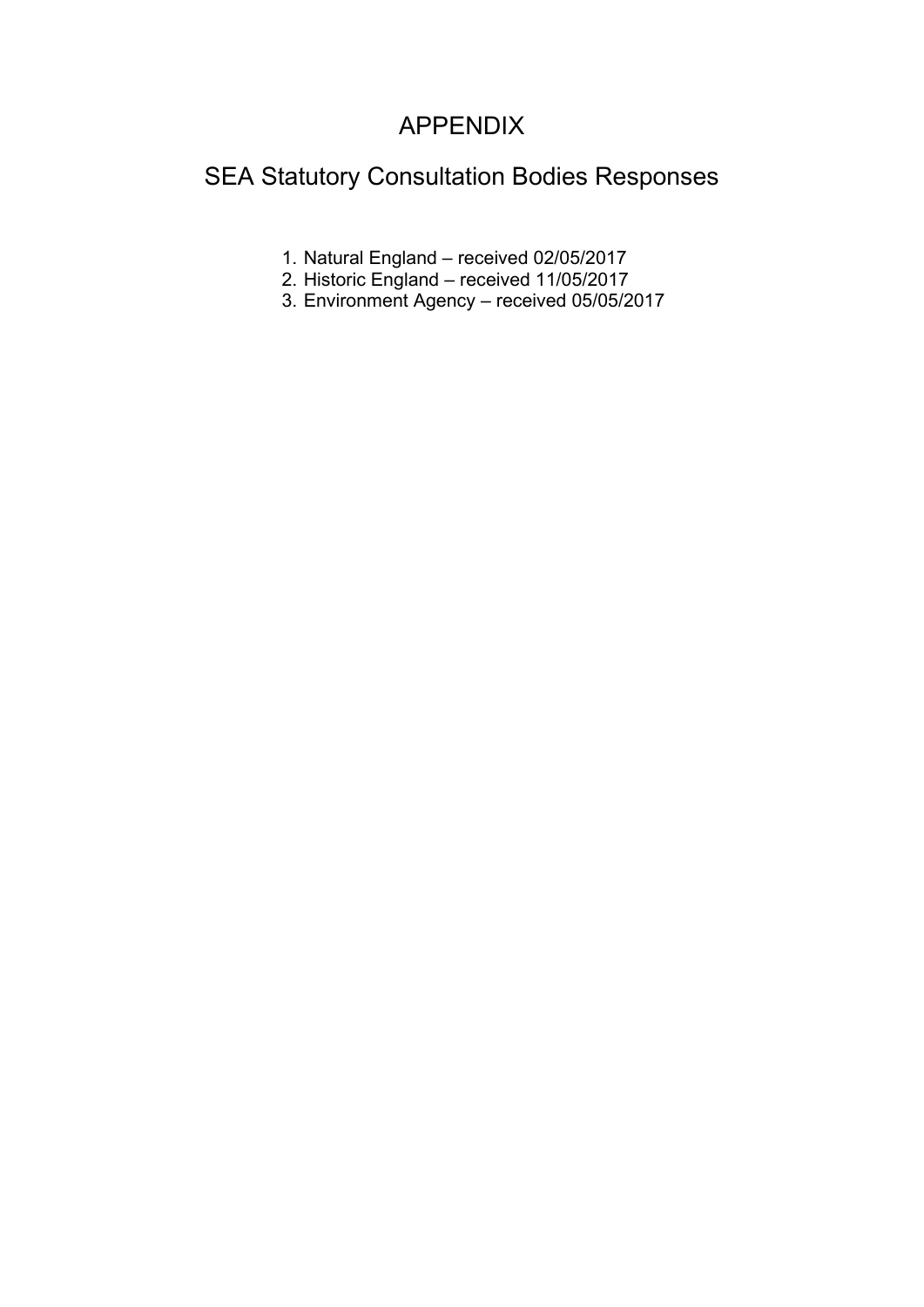Date: 02 May 2017 Our ref: 213628 Your ref: Neighbourhood Plan

Mr A Bennett Dorset Councils Partnership

**BY EMAIL ONLY**

Dear Mr Bennett

#### **Pimperne Neighbourhood Plan SEA/HRA Screening Opinion**

Thank you for your consultation on the above dated and received by Natural England on  $20<sup>th</sup>$  April 2017.

Natural England is a non-departmental public body. Our statutory purpose is to ensure that the natural environment is conserved, enhanced, and managed for the benefit of present and future generations, thereby contributing to sustainable development.

#### **Screening Request: Strategic Environmental Assessment**

It is our advice, on the basis of the material supplied with the consultation, that, in so far as our strategic environmental interests are concerned (including but not limited to statutory designated sites, landscapes and protected species, geology and soils) are concerned, that there are unlikely to be significant environmental effects from the proposed plan.

#### **Internationally and Nationally Designated Wildlife Sites**

Based on the information provided, we can confirm that the plan is unlikely to harm any Site of Special Scientific Interest (SSSI), or Special Area of Conservation (SAC), Special Protection Area (SPA), or Ramsar Site and is not likely to significantly affect the interest features for which they are notified. I can therefore confirm that Natural England has no concerns regarding this aspect of the proposals and is satisfied that impacts on internationally and nationally designated wildlife **sites can be screened out from any requirement for further assessment.** 

#### **Neighbourhood Plan**

Guidance on the assessment of Neighbourhood Plans in light of the SEA Directive is contained within the National Planning Practice Guidance<sup>i</sup>. The guidance highlights three triggers that may require the production of an SEA, for instance where:

•a neighbourhood plan allocates sites for development

•the neighbourhood area contains sensitive natural or heritage assets that may be affected by the proposals in the plan

•the neighbourhood plan may have significant environmental effects that have not already been considered and dealt with through a sustainability appraisal of the Local Plan.

We have checked our records and based on the information provided, we can confirm that in our view the proposals contained within the plan will not have significant effects on sensitive sites that Natural England has a statutory duty to protect.



Hornbeam House Crewe Business Park Electra Way Crewe **Cheshire** CW1 6GJ

T 0300 060 3900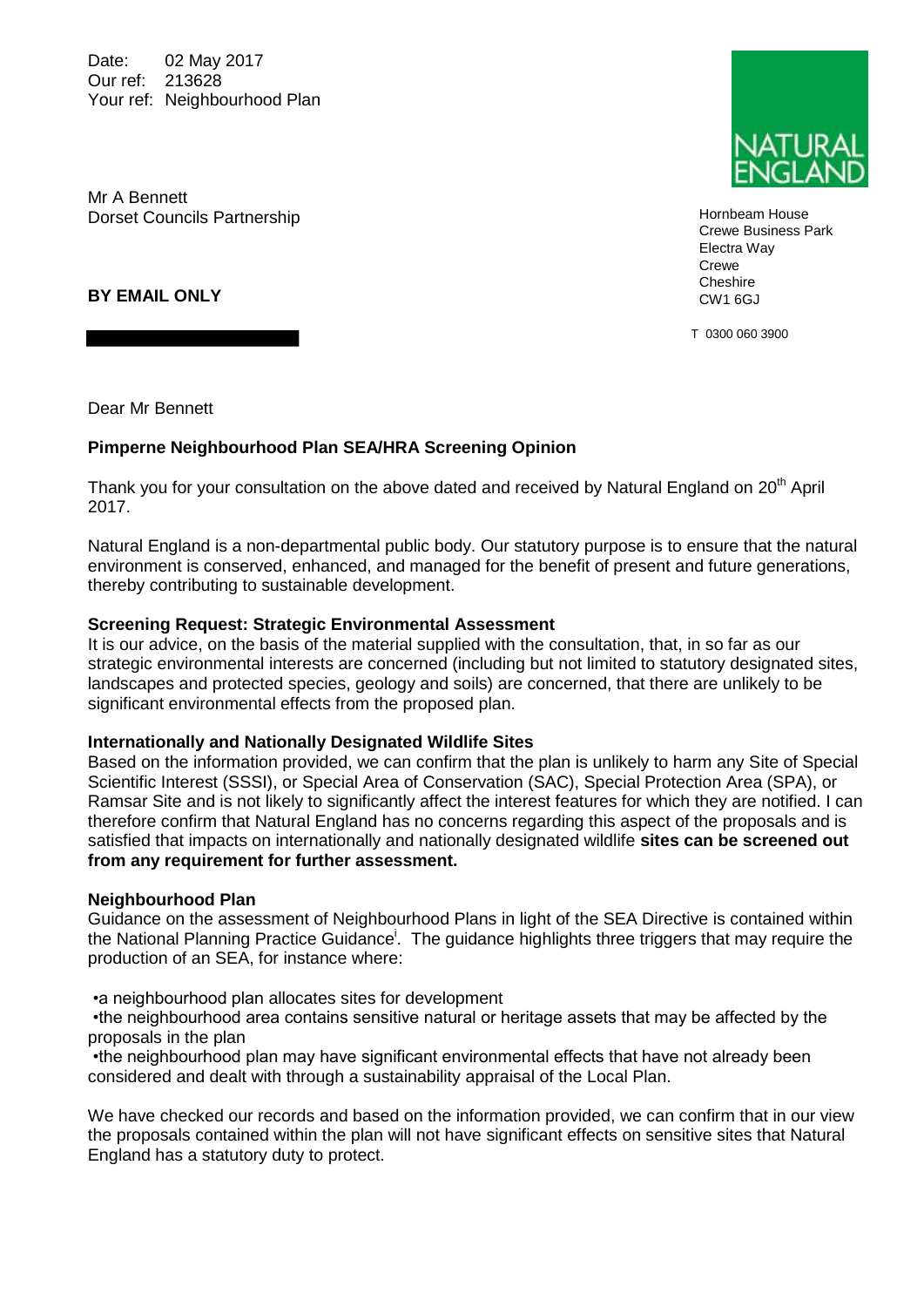We are not aware of significant populations of protected species which are likely to be affected by the policies / proposals within the plan. It remains the case, however, that the responsible authority should provide information supporting this screening decision, sufficient to assess whether protected species are likely to be affected.

Notwithstanding this advice, Natural England does not routinely maintain locally specific data on all potential environmental assets. As a result the responsible authority should raise environmental issues that we have not identified on local or national biodiversity action plan species and/or habitats, local wildlife sites or local landscape character, with its own ecological and/or landscape advisers, local record centre, recording society or wildlife body on the local landscape and biodiversity receptors that may be affected by this plan, before determining whether an SA/SEA is necessary.

Please note that Natural England reserves the right to provide further comments on the environmental assessment of the plan beyond this SEA/SA screening stage, should the responsible authority seek our views on the scoping or environmental report stages. This includes any third party appeal against any screening decision you may make.

For any new consultations, or to provide further information on this consultation please send your correspondences to consultations@naturalengland.org.uk.

Yours sincerely

-

Sharon Jenkins Consultations Team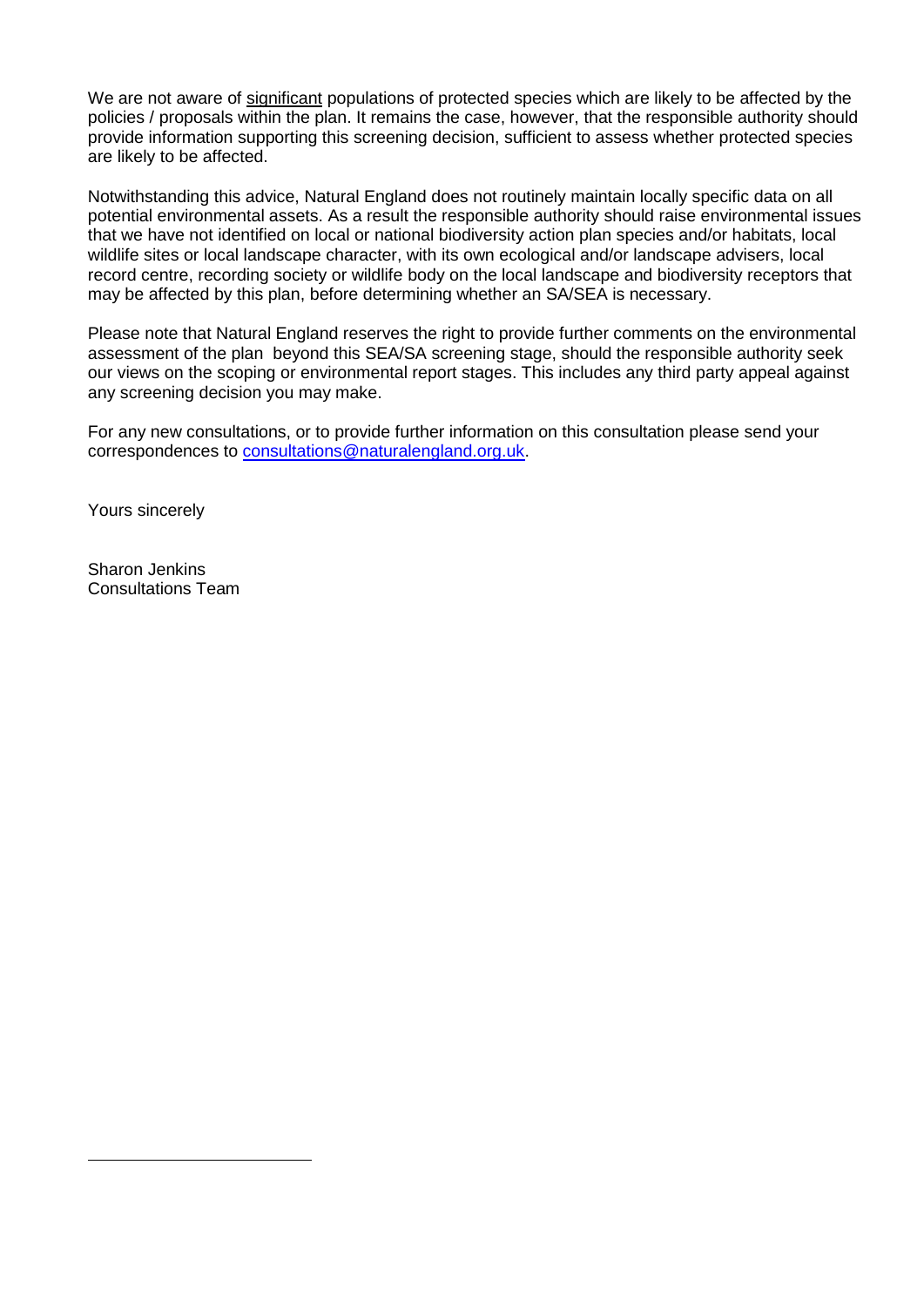| From:    | Stuart, David                                                          |
|----------|------------------------------------------------------------------------|
| To:      | Bennett, Allan                                                         |
| Subject: | RE: Pimperne Neighbourhood Plan SEA/HRA Screening Opinion Consultation |
| Sent:    | Thu 11/05/2017 10:01                                                   |

Dear Allan

Thank you for your consultation on the SEA Screening for the Pimperne Neighbourhood Plan. My apologies for not responding before now.

We would normally expect the local planning authority to provide us with a prepared Screening Report with its own conclusion as to whether an SEA is required upon which our view is then sought.

We appreciate that in this instance the community has already assumed that an SEA will be required and has proceeded accordingly. On the basis that the Plan envisages allocating sites for development and that there is no Screening Report to provide evidence to suggest that there will not be a likelihood of significant environmental effects we have no objection to the conclusion that an SEA will be required.

Kind regards

David

David Stuart | Historic Places Adviser South West

Historic England | 29 Queen Square | Bristol | BS1 4ND

We have launched four new, paid-for Enhanced Advisory Services, providing enhancements to our existing free planning and listing services. For more information on the new Enhanced Advisory Services as well as our free services go to our website: HistoricEngland.org.uk/EAS



We help people understand, enjoy and value the historic environment, and protect it for the future. Historic England is a public body, and we champion everyone's heritage, across England.

Follow us: Facebook | Twitter | Instagram. Sign up to our newsletter.

For the first time, we are opening up The List asking people to share images, insights and secrets of these special historic places to capture them for future generations. Can you help us  $# ListEngland?$ 

This e-mail (and any attachments) is confidential and may contain personal views which are not the views of Historic England unless specifically stated. If you have received it in error, please delete it from your system and notify the sender immediately. Do not use, copy or disclose the information in any way nor act in reliance on it. Any information sent to Historic England may become publicly available.